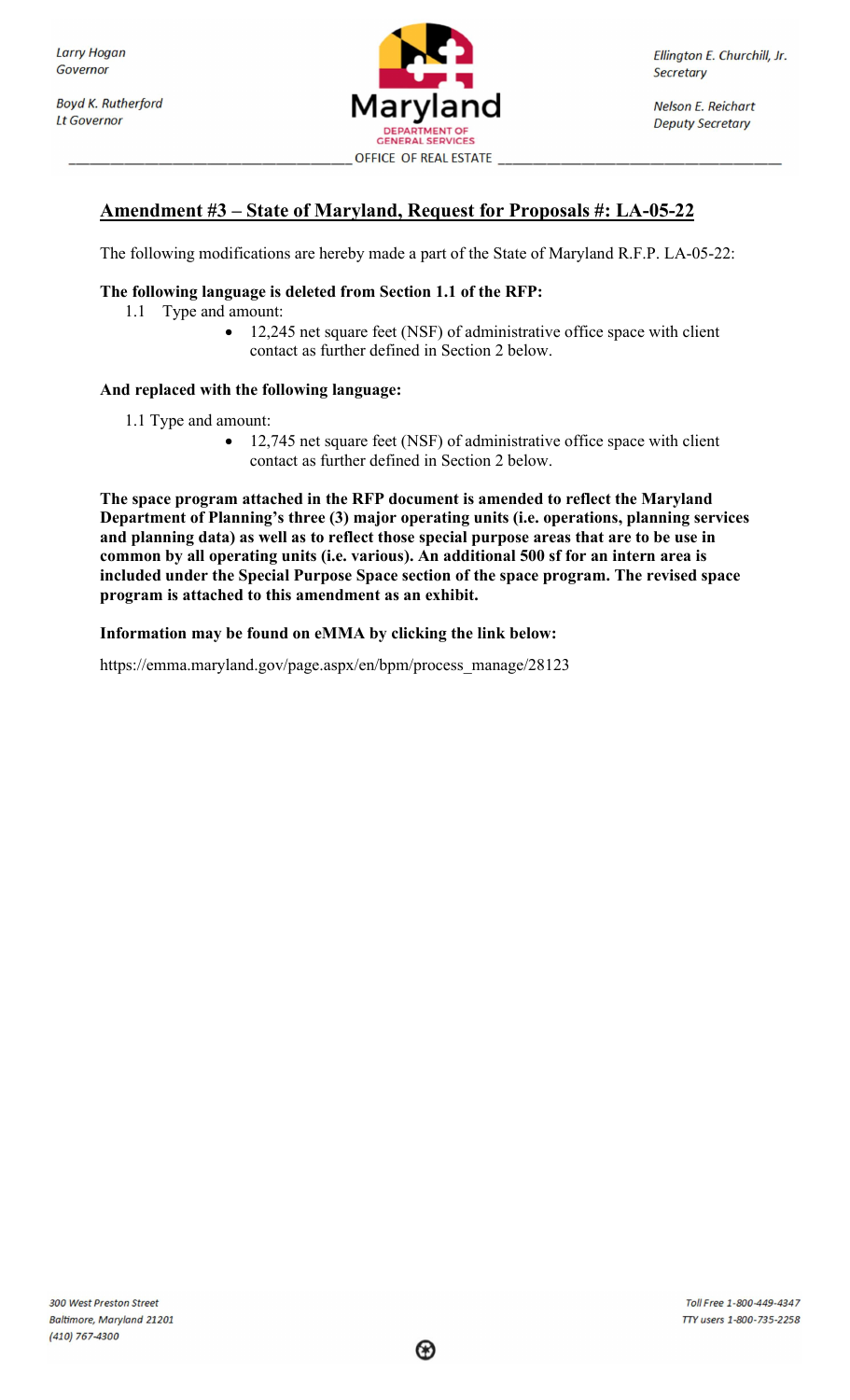| <b>SPACE AND PERSONNEL: Present and Projected Requirements</b>                    |              |                            |                               |                       |              |                                |                                 |                            |                      |                                              |                            |                               |                                       |                               |  |
|-----------------------------------------------------------------------------------|--------------|----------------------------|-------------------------------|-----------------------|--------------|--------------------------------|---------------------------------|----------------------------|----------------------|----------------------------------------------|----------------------------|-------------------------------|---------------------------------------|-------------------------------|--|
|                                                                                   |              |                            |                               | <b>CURRENT NUMBER</b> |              | <b>NUMBER OF</b>               |                                 |                            |                      |                                              | <b>5 YEAR PROJECTION</b>   |                               |                                       |                               |  |
| <b>POSITION</b>                                                                   |              |                            |                               | <b>OF POSITIONS</b>   |              |                                | <b>OFFICES REQUIRED</b>         |                            | <b>REO'D</b>         | <b>DGS</b>                                   |                            |                               | (new positions, beyond current level) |                               |  |
| <b>TITLE</b>                                                                      | <b>GRADE</b> | <b>FULL</b><br><b>TIME</b> | <b>PART</b><br><b>TIME OR</b> | <b>VACANT</b>         | <b>TOTAL</b> | <b>SHARED</b><br><b>OFFICE</b> | <b>PRIVATE</b><br><b>OFFICE</b> | <b>OPEN</b><br><b>AREA</b> | SO.<br><b>FEET</b>   | use<br>only                                  | <b>FULL</b><br><b>TIME</b> | <b>PART</b><br><b>TIME OR</b> | <b>TOTAL</b><br>EMP.                  | <b>TOTAL</b><br><b>SQUARE</b> |  |
|                                                                                   |              |                            | <b>FIELD</b>                  |                       |              |                                |                                 |                            |                      |                                              |                            | <b>FIELD</b>                  |                                       | <b>FEET</b>                   |  |
| <b>TOTAL THIS PAGE</b>                                                            |              | $\bf{0}$                   | $\mathbf{0}$                  | $\bf{0}$              | $\mathbf{0}$ | $\mathbf{0}$                   | $\bf{0}$                        | $\bf{0}$                   | $\mathbf{0}$         |                                              | $\mathbf{0}$               | $\mathbf{0}$                  | $\bf{0}$                              |                               |  |
| <b>TOTAL OTHER PAGES</b>                                                          |              | 61                         | $\mathbf{0}$                  | 6                     | 67           | $\mathbf{0}$                   | 14                              | 63                         | 4,540                |                                              | 10                         | $\bf{0}$                      | 10                                    | 500                           |  |
| A. TOTAL OFFICE SPACE:                                                            |              | 61                         | $\theta$                      | 6                     | 67           | $\theta$                       | 14                              | 63                         | 4,540                |                                              | 10                         | $\mathbf{0}$                  | 10                                    | 500                           |  |
| <b>SPECIAL PURPOSE SPACE</b>                                                      |              |                            |                               |                       |              | # of Staff/Items               |                                 | <b>Square Feet</b>         |                      |                                              | <b>Number of Items</b>     |                               |                                       | <b>Square Feet</b>            |  |
| <b>COMMUNICATIONS</b>                                                             |              |                            |                               |                       |              |                                |                                 |                            |                      |                                              |                            |                               |                                       |                               |  |
| Includes storage area (150 SF), design center (250 SF), and library (800 SF)      |              |                            |                               |                       |              |                                | 1,200                           |                            | <b>Operation</b>     |                                              |                            |                               |                                       |                               |  |
| <b>Supply Closet</b>                                                              |              |                            |                               |                       |              | 1                              | 90                              |                            | <b>Operation</b>     |                                              |                            |                               |                                       |                               |  |
| Huddle Room                                                                       |              |                            |                               |                       |              |                                | 1                               | 120                        |                      | <b>Operation</b>                             |                            |                               |                                       |                               |  |
| <b>EXECUTIVE AREA</b>                                                             |              |                            |                               |                       |              |                                |                                 |                            |                      |                                              |                            |                               |                                       |                               |  |
| <b>Executive Conference room</b>                                                  |              |                            |                               |                       |              |                                | 1                               | 200                        |                      | <b>Operation</b>                             |                            |                               |                                       |                               |  |
| <b>Storage Closet</b>                                                             |              |                            |                               |                       |              |                                |                                 | 90                         |                      | <b>Operation</b>                             |                            |                               |                                       |                               |  |
| PLANNING COORDINATION                                                             |              |                            |                               |                       |              |                                |                                 |                            |                      | <b>Operation</b>                             |                            |                               |                                       |                               |  |
| Intern Area                                                                       |              |                            |                               |                       |              |                                | $\mathbf{1}$                    | 500                        |                      | <b>Planning Service</b>                      |                            |                               |                                       |                               |  |
| <b>COMMON AREA</b>                                                                |              |                            |                               |                       |              |                                |                                 |                            |                      |                                              |                            |                               |                                       |                               |  |
| Large Conference room with partition wall                                         |              |                            |                               |                       |              |                                | 1                               | 1,200                      |                      | <b>Variou</b>                                |                            |                               |                                       |                               |  |
| Hybrid Conference Rooms (6-8 emplyee)                                             |              |                            |                               |                       |              |                                |                                 | 160                        |                      | <b>Variou</b>                                |                            |                               |                                       |                               |  |
| Hybrid Conference Rooms (8-10 emplyee)                                            |              |                            |                               |                       |              |                                | $\mathbf{1}$                    | 300                        |                      | <b>Variou</b>                                |                            |                               |                                       |                               |  |
| Luncheon Room                                                                     |              |                            |                               |                       |              |                                | $\mathbf{1}$                    |                            | 280                  | <b>Variou</b>                                |                            |                               |                                       |                               |  |
| Storage (adjacent to kitchen/lunch room)                                          |              |                            |                               |                       |              |                                |                                 | 90                         |                      | Variou                                       |                            |                               |                                       |                               |  |
| <b>CLEARINGHOUSE</b>                                                              |              |                            |                               |                       |              |                                |                                 |                            |                      |                                              |                            |                               |                                       |                               |  |
| Open area to include file are and printer area                                    |              |                            |                               |                       |              |                                | 1                               | 185                        |                      | <b>Planning Services</b>                     |                            |                               |                                       |                               |  |
| Huddle Room                                                                       |              |                            |                               |                       |              | $\mathbf{1}$                   |                                 | 120                        |                      | <b>Planning Services</b>                     |                            |                               |                                       |                               |  |
| <b>ADMINISTRATION</b>                                                             |              |                            |                               |                       |              |                                |                                 |                            |                      |                                              |                            |                               |                                       |                               |  |
| It Storage/Lab - Locked Room                                                      |              |                            |                               |                       |              |                                |                                 | 300<br>75                  |                      | <b>Operation</b>                             |                            |                               |                                       |                               |  |
| Server Room                                                                       |              |                            |                               |                       |              |                                | $\overline{1}$                  | $\overline{240}$           |                      | <b>Operations</b>                            |                            |                               |                                       |                               |  |
| Mailroom/printer                                                                  |              |                            |                               |                       |              |                                | 1                               |                            |                      | <b>Operation</b>                             |                            |                               |                                       |                               |  |
| Lactation Room (2 at 80 sq/ft)                                                    |              |                            |                               |                       |              |                                | $\overline{2}$                  | 160<br>$\overline{90}$     |                      | <b>Variou</b>                                |                            |                               |                                       |                               |  |
| Storage closet                                                                    |              |                            |                               |                       |              |                                |                                 |                            |                      | <b>Operation</b>                             |                            |                               |                                       |                               |  |
| Huddle Room                                                                       |              |                            |                               |                       |              |                                | $\mathbf{1}$                    |                            | 120                  | <b>Operation</b>                             |                            |                               |                                       |                               |  |
| <b>PLANNING DATA &amp; RESEARCH SERVICES</b>                                      |              |                            |                               |                       |              |                                |                                 |                            |                      |                                              |                            |                               |                                       |                               |  |
| Specialty printing room to include mapping (specialty printing), plotter area and |              |                            |                               |                       |              | 1                              |                                 | 1,000                      | <b>Planning Data</b> |                                              |                            |                               |                                       |                               |  |
| Supply Closet - Locked Room - Property Mapping<br>Huddle Room                     |              |                            |                               |                       |              | $\mathbf{1}$<br>1              |                                 | 90<br>$\overline{120}$     |                      | <b>Planning Data</b><br><b>Planning Data</b> |                            |                               |                                       |                               |  |
| <b>RECEPTION AREA</b>                                                             |              |                            |                               |                       |              |                                |                                 |                            | 125                  | <b>Operation</b>                             |                            |                               |                                       |                               |  |
| <b>HOTEL STATIONS</b>                                                             |              |                            |                               |                       | 6            |                                | 300                             |                            | <b>Various</b>       |                                              |                            |                               |                                       |                               |  |
| <b>FINANCE FILE ROOM</b>                                                          |              |                            |                               |                       |              |                                |                                 | 200                        | <b>Operation</b>     |                                              |                            |                               |                                       |                               |  |
| <b>IT COMPUTER EQUIPMENT STORAGE</b>                                              |              |                            |                               |                       |              |                                |                                 | 150                        | <b>Operation</b>     |                                              |                            |                               |                                       |                               |  |
| <b>GENERAL SUPPLIES STORAGE</b>                                                   |              |                            |                               |                       |              |                                |                                 |                            | <b>Operations</b>    |                                              |                            |                               |                                       |                               |  |
|                                                                                   |              |                            |                               |                       |              |                                |                                 |                            | 200                  |                                              |                            |                               |                                       |                               |  |
|                                                                                   |              |                            |                               |                       |              |                                |                                 |                            | 7,705                |                                              | <b>Grand Totals</b>        |                               |                                       | 7,705                         |  |
| b. Total Special Purpose<br><b>TOTAL SQUARE FEET:</b>                             |              |                            |                               |                       |              |                                |                                 | 12,245                     |                      | Years:                                       |                            |                               | 12,745                                |                               |  |
|                                                                                   |              |                            |                               |                       |              |                                |                                 |                            |                      |                                              |                            |                               |                                       |                               |  |

Revised July 2013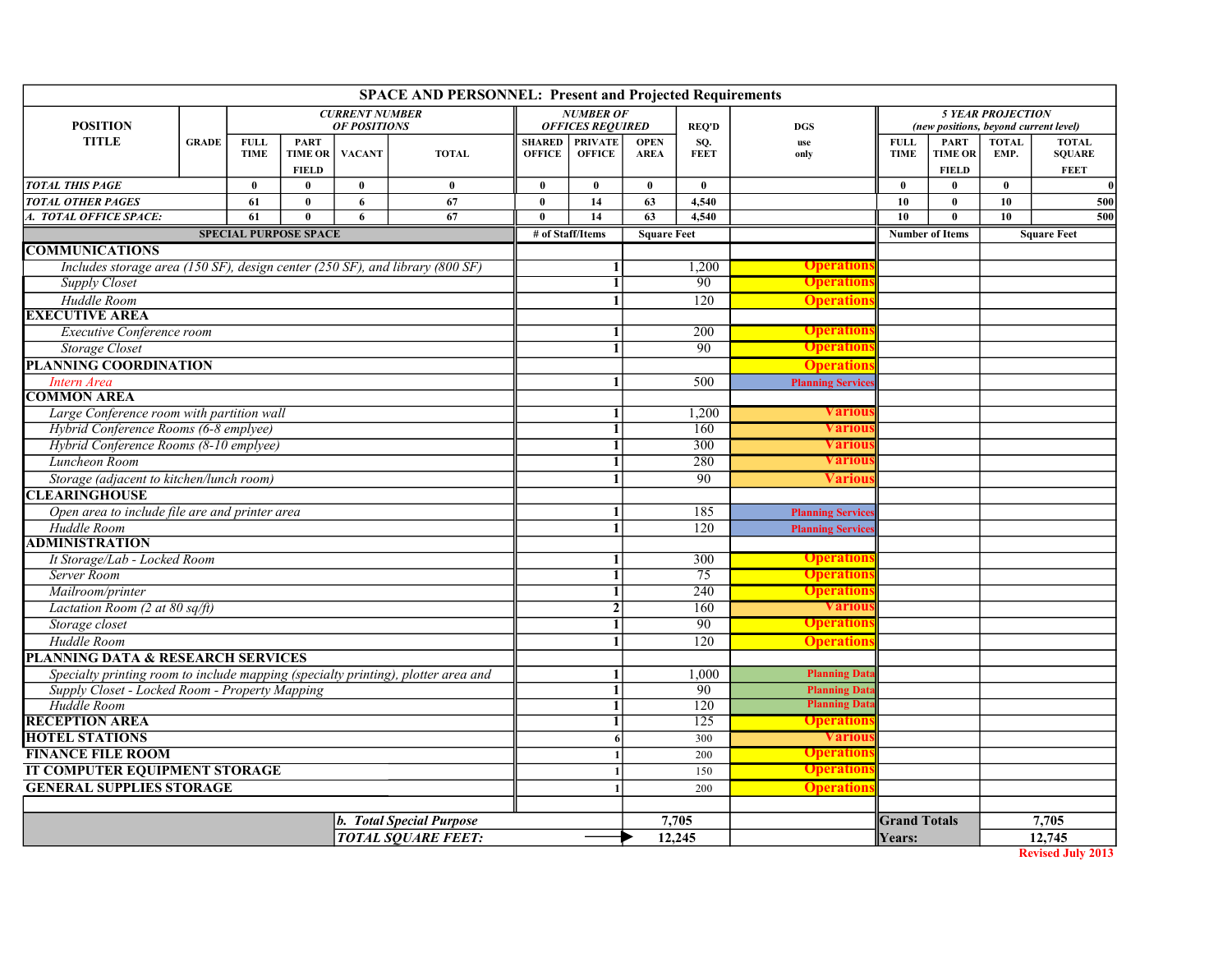| <b>SPACE AND PERSONNEL</b>                        |                         |               |                         |                |             |                                       |             |                |              |               |       |  |
|---------------------------------------------------|-------------------------|---------------|-------------------------|----------------|-------------|---------------------------------------|-------------|----------------|--------------|---------------|-------|--|
| PRESENT AND PROJECTED REQUIREMENTS (SUPPLEMENTAL) |                         |               |                         |                |             |                                       |             |                |              |               |       |  |
| Form 680-1                                        |                         |               |                         |                |             |                                       |             |                |              |               |       |  |
| (Use with Form 680-1)<br><b>RENT NUM</b>          |                         |               |                         |                |             |                                       |             |                |              |               |       |  |
|                                                   | <b>NUMBER OF</b>        |               |                         |                | <b>DGS</b>  | <b>5 YEAR PROJECTION</b>              |             |                |              |               |       |  |
| F POSITIO.                                        | <b>OFFICES REQUIRED</b> |               |                         | <b>REO'D</b>   |             | (new positions, beyond current level) |             |                |              |               |       |  |
|                                                   |                         |               |                         |                |             |                                       |             |                |              |               |       |  |
| <b>POSITION</b>                                   |                         |               | <b>SHARED   PRIVATE</b> | <b>OPEN</b>    | SQ.         | use                                   | <b>FULL</b> | <b>PART</b>    | <b>TOTAL</b> | <b>TOTAL</b>  |       |  |
| <b>TITLE</b>                                      | <b>TOTAL</b>            | <b>OFFICE</b> | <b>OFFICE</b>           | <b>AREA</b>    | <b>FEET</b> | only                                  | <b>TIME</b> | <b>TIME OR</b> | EMP.         | <b>SQUARE</b> |       |  |
| Admin Officer I-2711 Count                        |                         |               |                         |                | 50          |                                       |             |                |              |               |       |  |
| Admin Officer II-3235 Count                       | 3                       |               |                         |                | 150         |                                       |             |                |              |               |       |  |
| Admin Spec III-2043 Count                         | $\mathbf{1}$            |               |                         |                | 50          |                                       |             |                |              |               |       |  |
| Admin Spec III-2043 Count                         | $\overline{2}$          |               |                         | $\mathfrak{D}$ | 100         |                                       |             |                |              |               |       |  |
| <b>Administrative Mgr IV-5240 Count</b>           | $\mathbf{1}$            |               |                         |                | 110         |                                       |             |                |              |               |       |  |
| <b>Administrative Mgr Senior I-5241 Count</b>     | 1                       |               | $\mathbf{1}$            |                | 110         |                                       |             |                |              |               |       |  |
| <b>Administrator I-2586 Count</b>                 | $\mathbf{1}$            |               |                         |                | 50          |                                       |             |                |              |               |       |  |
| <b>Administrator IV-2589 Count</b>                | $\overline{\mathbf{3}}$ |               |                         | $\mathcal{E}$  | 150         |                                       |             |                |              |               |       |  |
| Cartographer II-0724 Count                        | $\mathbf{1}$            |               |                         |                | 50          |                                       |             |                |              |               |       |  |
| <b>Contractual Hourly-8998 Count</b>              | $\overline{c}$          |               |                         |                | 100         |                                       |             |                |              |               |       |  |
| Dep Dir Office Planning-9411 Count                | 1                       |               | -1                      |                | 200         |                                       |             |                |              |               |       |  |
| <b>Designated Admin Mgr II-5220 Count</b>         | 1                       |               |                         |                | 110         |                                       |             |                |              |               |       |  |
| <b>Exec Assoc II-5052 Count</b>                   | $\mathbf{1}$            |               |                         |                | 50          |                                       |             |                |              |               |       |  |
| <b>Exec Assoc III-5053 Count</b>                  | $\mathbf{1}$            |               |                         |                | 50          |                                       |             |                |              |               |       |  |
| <b>Fiscal Services Admin IV-4531 Count</b>        | $\mathbf{1}$            |               |                         |                | 110         |                                       |             |                |              |               |       |  |
| <b>Fiscal Services Chief II-4537 Count</b>        | 1                       |               |                         |                | 50          |                                       |             |                |              |               |       |  |
| IT Director III-4496 Count Cozmo                  | 1                       |               |                         |                | 110         |                                       |             |                |              |               |       |  |
| <b>IT Programmer Analyst II-4470 Count</b>        | $\mathbf{1}$            |               |                         |                | 50          |                                       |             |                |              |               |       |  |
| IT Programmer Analyst Manager-4473 Count          | $\mathbf{1}$            |               |                         |                | 50          |                                       |             |                |              |               |       |  |
| IT Programmer Analyst Supervisor-4472 Count       | $\mathbf{1}$            |               |                         |                | 50          |                                       |             |                |              |               |       |  |
| Paralegal II OAG-5177 Count                       | 1                       |               |                         |                | 50          |                                       |             |                |              |               |       |  |
| Planner Supervisor-1275 Count                     | $\overline{7}$          |               |                         |                | 350         |                                       |             |                |              |               |       |  |
| Planner I-1167 Count                              | $\mathbf{1}$            |               |                         |                | 50          |                                       |             |                |              |               |       |  |
| <b>Planner II-0999 Count</b>                      | $\overline{2}$          |               |                         | $\tau$         | 100         |                                       | 5           |                | 5            | 250           |       |  |
| <b>Planner III-1082 Count</b>                     | $\overline{4}$          |               |                         | 9              | 200         |                                       | 5           |                | 5            | 250           |       |  |
| <b>Planner Lead/Advanced-1274 Count</b>           | 11                      |               |                         | 11             | 550         |                                       |             |                |              |               |       |  |
| Prgm Mgr II-5477 Count                            | $\,1\,$                 |               |                         |                | 50          |                                       |             |                |              |               |       |  |
| Prgm Mgr II-5477 Count                            | $\mathbf{1}$            |               |                         |                | 110         |                                       |             |                |              |               |       |  |
| Prgm Mgr II-5477 Count                            | $\mathbf{1}$            |               | $\overline{1}$          |                | 110         |                                       |             |                |              |               |       |  |
| Prgm Mgr III-5478 Count                           | $\overline{c}$          |               |                         |                | 100         |                                       |             |                |              |               |       |  |
| Prgm Mgr III-5478 Count                           | 1                       |               |                         |                | 110         |                                       |             |                |              |               |       |  |
| Prgm Mgr IV-5479 Count                            | 1                       |               |                         |                | 50          |                                       |             |                |              |               |       |  |
| Prgm Mgr Senior I-5482 Count                      | $\mathbf{1}$            |               |                         |                | 50          |                                       |             |                |              |               |       |  |
| Prgm Mgr Senior I-5482 Count                      | $\mathbf{1}$            |               | $\mathbf{1}$            |                | 150         |                                       |             |                |              |               |       |  |
| Prgm Mgr Senior I-5482 Count                      | $\mathbf{1}$            |               |                         |                | 110         |                                       |             |                |              |               |       |  |
| Prgm Mgr Senior III-5484 Count                    | $\mathbf{1}$            |               | $\mathbf{1}$            |                | 150         |                                       |             |                |              |               |       |  |
| Principal Counsel-5626 Count                      | $\mathbf{1}$            |               | $\overline{1}$          |                | 150         |                                       |             |                |              |               |       |  |
| Principal Planner-2317 Count                      | $\overline{2}$          |               |                         | 2              | 100         |                                       |             |                |              |               |       |  |
| <b>Secy Dept Planning-9410 Count</b>              | $\mathbf{1}$            |               | $\mathbf{1}$            |                | 250         |                                       |             |                |              |               |       |  |
|                                                   |                         |               |                         |                |             |                                       |             |                |              |               |       |  |
|                                                   | 67                      | $\bf{0}$      | 14                      | 63             | 4,540       | $\bf{0}$                              | 10          | 0              | 10           | 500           | 5,040 |  |